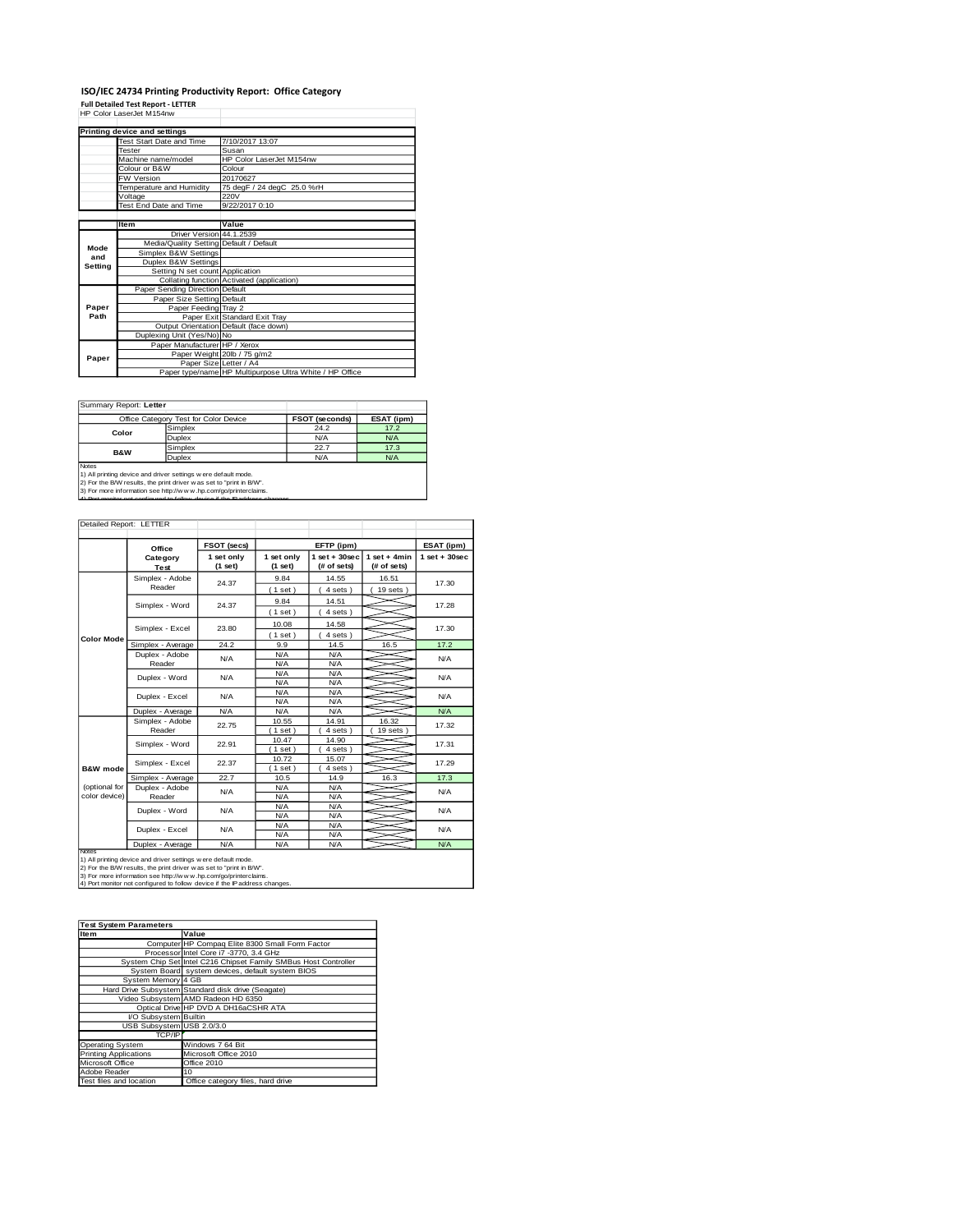# **ISO/IEC 24734 Printing Productivity Report: Office Category Full Detailed Test Report - A4** HP Color LaserJet M154nw

|         | HP Color LaserJet M154nw                |                                                         |
|---------|-----------------------------------------|---------------------------------------------------------|
|         | Printing device and settings            |                                                         |
|         | <b>Test Start Date and Time</b>         | 7/10/2017 13:07                                         |
|         | Tester                                  | Susan                                                   |
|         | Machine name/model                      | HP Color LaserJet M154nw                                |
|         | Colour or B&W                           | Colour                                                  |
|         | FW Version                              | 20170627                                                |
|         | Temperature and Humidity                | 75 degF / 24 degC 25.0 %rH                              |
|         | Voltage                                 | 220V                                                    |
|         | Test End Date and Time                  | 9/22/2017 0:10                                          |
|         |                                         |                                                         |
|         | <b>Item</b>                             | Value                                                   |
|         | Driver Version 44.1.2539                |                                                         |
| Mode    | Media/Quality Setting Default / Default |                                                         |
| and     | Simplex B&W Settings                    |                                                         |
| Setting | Duplex B&W Settings                     |                                                         |
|         | Setting N set count Application         |                                                         |
|         |                                         | Collating function Activated (application)              |
|         | Paper Sending Direction Default         |                                                         |
|         | Paper Size Setting Default              |                                                         |
| Paper   | Paper Feeding Tray 2                    |                                                         |
| Path    |                                         | Paper Exit Standard Exit Tray                           |
|         |                                         | Output Orientation Default (face down)                  |
|         | Duplexing Unit (Yes/No) No              |                                                         |
|         | Paper Manufacturer HP / Xerox           |                                                         |
| Paper   |                                         | Paper Weight 20lb / 75 g/m2                             |
|         | Paper Size Letter / A4                  |                                                         |
|         |                                         | Paper type/name HP Multipurpose Ultra White / HP Office |

Summary Report: **A4**

|                                                                      | Office Category Test for Color Device                                       | <b>FSOT (seconds)</b> | ESAT (ipm) |  |  |  |  |
|----------------------------------------------------------------------|-----------------------------------------------------------------------------|-----------------------|------------|--|--|--|--|
| Colour                                                               | Simplex                                                                     | 25.0                  | 16.4       |  |  |  |  |
|                                                                      | Duplex                                                                      | N/A                   | N/A        |  |  |  |  |
| <b>B&amp;W</b>                                                       | Simplex                                                                     | 23.5                  | 16.4       |  |  |  |  |
|                                                                      | Duplex                                                                      | N/A                   | N/A        |  |  |  |  |
| <b>Notes</b>                                                         |                                                                             |                       |            |  |  |  |  |
|                                                                      | 1) All printing device and driver settings w ere default mode.              |                       |            |  |  |  |  |
| 2) For the B/W results, the print driver w as set to "print in B/W". |                                                                             |                       |            |  |  |  |  |
| 3) For more information see http://www.hp.com/go/printerclaims.      |                                                                             |                       |            |  |  |  |  |
|                                                                      | 4) Port monitor not configured to follow, device if the IP address changes. |                       |            |  |  |  |  |

| Detailed Report: A4            |                           |                       |                          |                                   |                               |                 |
|--------------------------------|---------------------------|-----------------------|--------------------------|-----------------------------------|-------------------------------|-----------------|
|                                | Office                    | FSOT (secs)           |                          | EFTP (ipm)                        |                               | ESAT (ipm)      |
|                                | Category<br>Test          | 1 set only<br>(1 set) | 1 set only<br>(1 set)    | $1$ set + $30$ sec<br>(# of sets) | $1$ set + 4min<br>(# of sets) | $1$ set + 30sec |
|                                | Simplex - Adobe<br>Reader | 24.91                 | 9.63<br>(1 set)          | 13.94<br>4 sets)                  | 15.61<br>$18$ sets $)$        | 16.48           |
|                                | Simplex - Word            | 25.03                 | 9.59<br>(1 set)          | 13.95<br>4 sets)                  |                               | 16.50           |
| Colour                         | Simplex - Excel           | 24.85                 | 9.65                     | 13.96                             |                               | 16.48           |
| Mode                           | Simplex - Average         | 25.0                  | (1 set)<br>9.6           | $4 sets$ )<br>13.9                | 15.6                          | 16.4            |
|                                | Duplex - Adobe<br>Reader  | N/A                   | N/A<br>N/A               | N/A<br>N/A                        |                               | N/A             |
|                                | Duplex - Word             | N/A                   | N/A<br>N/A               | N/A<br>N/A                        |                               | N/A             |
|                                | Duplex - Excel            | N/A                   | N/A<br>N/A<br>N/A<br>N/A |                                   |                               | N/A             |
|                                | Duplex - Average          | N/A                   | N/A                      | N/A                               |                               | N/A             |
|                                | Simplex - Adobe<br>Reader | 23.41                 | 10.24<br>(1 set)         | 14.31<br>4 sets)                  | 15.53<br>$18$ sets $)$        | 16.50           |
|                                | Simplex - Word            | 23.84                 | 10.06<br>(1 set)         | 13.79<br>4 sets)                  |                               | 16.47           |
| <b>B&amp;W</b> mode            | Simplex - Excel           | 22.97                 | 10.44<br>(1 set)         | 14.41<br>4 sets)                  |                               | 16.48           |
|                                | Simplex - Average         | 23.5                  | 10.2                     | 14.1                              | 15.5                          | 16.4            |
| (optional for<br>color device) | Duplex - Adobe<br>Reader  | N/A                   | N/A<br>N/A               | N/A<br>N/A                        |                               | N/A             |
|                                | Duplex - Word             | N/A                   | N/A<br>N/A               | N/A<br>N/A                        |                               | N/A             |
|                                | Duplex - Excel            | N/A                   | N/A<br>N/A               | N/A<br>N/A                        |                               | N/A             |
|                                | Duplex - Average          | N/A                   | N/A                      | N/A                               |                               | N/A             |

Notes<br>1) All printing device and driver settings were default mode.<br>2) For the B/W results, the print driver was set to "print in B/W".<br>3) For more information see http://www.hp.com/go/printerclaims.<br>4) Por monitor not con

| <b>Test System Parameters</b> |                                                                 |
|-------------------------------|-----------------------------------------------------------------|
| Item                          | Value                                                           |
|                               | Computer HP Compaq Elite 8300 Small Form Factor                 |
|                               | Processor Intel Core i7 -3770, 3.4 GHz                          |
|                               | System Chip Set Intel C216 Chipset Family SMBus Host Controller |
|                               | System Board system devices, default system BIOS                |
| System Memory 4 GB            |                                                                 |
|                               | Hard Drive Subsystem Standard disk drive (Seagate)              |
|                               | Video Subsystem AMD Radeon HD 6350                              |
|                               | Optical Drive HP DVD A DH16aCSHR ATA                            |
| I/O Subsystem Builtin         |                                                                 |
| USB Subsystem USB 2.0/3.0     |                                                                 |
| <b>TCP/IP</b>                 |                                                                 |
| <b>Operating System</b>       | Windows 7 64 Bit                                                |
| <b>Printing Applications</b>  | Microsoft Office 2010                                           |
| Microsoft Office              | Office 2010                                                     |
| Adobe Reader                  | 10                                                              |
| Test files and location       | Office category files, hard drive                               |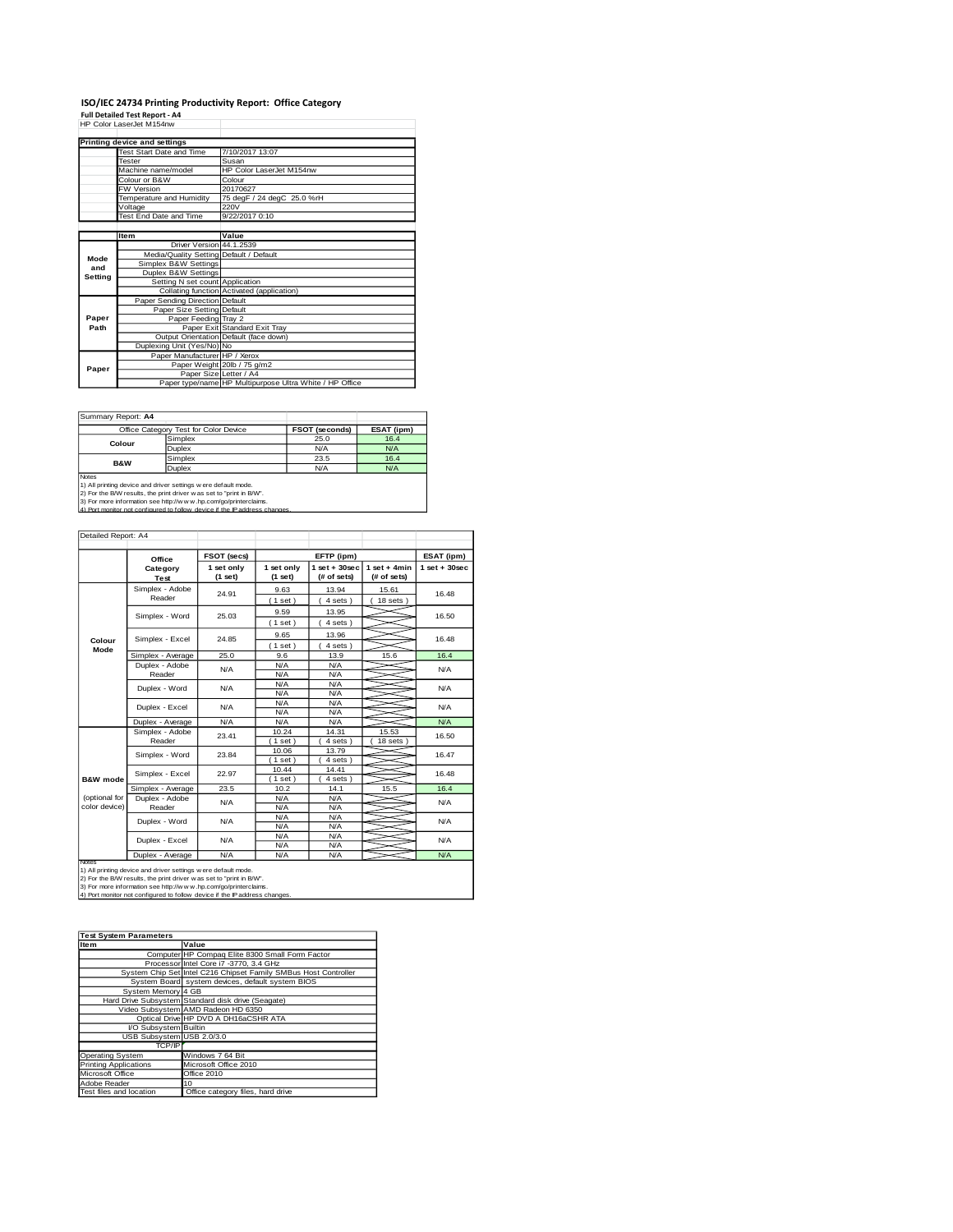### **ISO/IEC 24734 Printing Productivity Report: Office Category Feature Performance Full Report - Office Feature Performance Test** HP Color LaserJet M154nw

|         | Printing device and settings            |                                                         |
|---------|-----------------------------------------|---------------------------------------------------------|
|         | <b>Test Start Date and Time</b>         | 7/10/2017 13:07                                         |
|         | <b>Tester</b>                           | Susan                                                   |
|         | Machine name/model                      | HP Color LaserJet M154nw                                |
|         | Colour or B&W                           | Colour                                                  |
|         | <b>FW Version</b>                       | 20170627                                                |
|         | Temperature and Humidity                | 75 degF / 24 degC 25.0 %rH                              |
|         | Voltage                                 | 220V                                                    |
|         | <b>Test End Date and Time</b>           | 9/22/2017 0:10                                          |
|         |                                         |                                                         |
|         | <b>Item</b>                             | Value                                                   |
|         | Driver Version 44.1.2539                |                                                         |
| Mode    | Media/Quality Setting Default / Default |                                                         |
| and     | Simplex B&W Settings                    |                                                         |
| Setting | Duplex B&W Settings                     |                                                         |
|         | Setting N set count Application         |                                                         |
|         |                                         | Collating function Activated (application)              |
|         | Paper Sending Direction Default         |                                                         |
|         | Paper Size Setting Default              |                                                         |
| Paper   | Paper Feeding Tray 2                    |                                                         |
| Path    |                                         | Paper Exit Standard Exit Tray                           |
|         |                                         | Output Orientation Default (face down)                  |
|         | Duplexing Unit (Yes/No) No              |                                                         |
|         | Paper Manufacturer HP / Xerox           |                                                         |
| Paper   |                                         | Paper Weight 20lb / 75 g/m2                             |
|         | Paper Size Letter / A4                  |                                                         |
|         |                                         | Paper type/name HP Multipurpose Ultra White / HP Office |

 $\mathcal{L}_{\mathcal{A}}$ 

| <b>ISO Print Productivity Report: Feature Performance Test Summary</b>                                                                                                                                                                                                                         |                               |                                      |                                  |  |  |  |
|------------------------------------------------------------------------------------------------------------------------------------------------------------------------------------------------------------------------------------------------------------------------------------------------|-------------------------------|--------------------------------------|----------------------------------|--|--|--|
|                                                                                                                                                                                                                                                                                                |                               |                                      | <b>Feature Performance Ratio</b> |  |  |  |
| <b>Printing Modes</b>                                                                                                                                                                                                                                                                          |                               |                                      | A5 and Legal                     |  |  |  |
| (Feature Adobe Reader - Office test file)                                                                                                                                                                                                                                                      | FSOT (base)<br>FSOT (feature) | <b>ESAT (feature)</b><br>ESAT (base) |                                  |  |  |  |
| A5 Landscape Feed - Colour                                                                                                                                                                                                                                                                     | Simplex                       | 114%                                 | 120%                             |  |  |  |
| <b>A5 Portrait Feed - Colour</b>                                                                                                                                                                                                                                                               | Simplex                       | 68%                                  | 34%                              |  |  |  |
| Legal - Colour                                                                                                                                                                                                                                                                                 | Simplex                       |                                      |                                  |  |  |  |
| Legal - Colour                                                                                                                                                                                                                                                                                 | Duplex                        |                                      |                                  |  |  |  |
| A5 Landscape Feed - B/W                                                                                                                                                                                                                                                                        | Simplex                       | 141%                                 | 166%                             |  |  |  |
| <b>A5 Portrait Feed - B/W</b>                                                                                                                                                                                                                                                                  | Simplex                       | 68%                                  | 34%                              |  |  |  |
| Legal - B/W                                                                                                                                                                                                                                                                                    | Simplex                       |                                      |                                  |  |  |  |
| Legal - B/W<br>Duplex                                                                                                                                                                                                                                                                          |                               |                                      |                                  |  |  |  |
| Notes<br>1) All printing device and driver settings w ere default mode.<br>2) Test conducted w ith 8-paper Office Feature Performance file.<br>3) For more information see http://w w w .hp.com/go/printerclaims.<br>4) Port monitor not configured to follow device if the IP address changes |                               |                                      |                                  |  |  |  |

| Feature Performance Full Report - Feature Printing Mode: 'Office' Feature Performance Test                                                                                                                                                                                                    |                              |                     |                            |                                |                                         |                                      |  |
|-----------------------------------------------------------------------------------------------------------------------------------------------------------------------------------------------------------------------------------------------------------------------------------------------|------------------------------|---------------------|----------------------------|--------------------------------|-----------------------------------------|--------------------------------------|--|
| <b>Printing Modes</b><br>Feature Adobe Reader - Office                                                                                                                                                                                                                                        | <b>Base Printing</b><br>Mode |                     | <b>Feature Performance</b> |                                |                                         |                                      |  |
| test file (8-page)                                                                                                                                                                                                                                                                            |                              |                     | A5 and Legal               |                                |                                         |                                      |  |
|                                                                                                                                                                                                                                                                                               | <b>FSOT</b><br>Base          | <b>ESAT</b><br>Base | 1 set<br>FSOT (secs)       | $1$ set + 30 sec<br>ESAT (ipm) | FSOT (base)<br><b>FSOT</b><br>(feature) | <b>ESAT (feature)</b><br>ESAT (base) |  |
| Simplex A5 Landscape Feed - Colour                                                                                                                                                                                                                                                            | 40.14                        | 16.5                | 35.45                      | 19.9                           | 114%                                    | 120%                                 |  |
| Simplex A5 Portrait Feed - Colour                                                                                                                                                                                                                                                             | 40.14                        | 16.5                | 59.89                      | 5.6                            | 68%                                     | 34%                                  |  |
| Legal Simplex - Colour                                                                                                                                                                                                                                                                        | 40.14                        | 16.5                |                            |                                |                                         |                                      |  |
| Legal Duplex - Colour                                                                                                                                                                                                                                                                         | 40.14                        | 16.5                |                            |                                |                                         |                                      |  |
| Simplex A5 Landscape Feed - B/W                                                                                                                                                                                                                                                               | 37.96                        | 16.47               | 26.96                      | 27.5                           | 141%                                    | 166%                                 |  |
| Simplex A5 Portrait Feed - B/W                                                                                                                                                                                                                                                                | 37.96                        | 16.47               | 56.55                      | 5.6                            | 68%                                     | 34%                                  |  |
| Legal Simplex - B/W                                                                                                                                                                                                                                                                           | 37.96                        | 16.47               |                            |                                |                                         |                                      |  |
| Legal Duplex - B/W<br>16.47<br>37.96                                                                                                                                                                                                                                                          |                              |                     |                            |                                |                                         |                                      |  |
| Notes<br>1) All printing device and driver settings were default mode.<br>2) Test conducted w ith 8-paper Office Feature Performance file<br>3) For more information see http://w w w .hp.com/go/printerclaims.<br>4) Port monitor not configured to follow device if the IP address changes. |                              |                     |                            |                                |                                         |                                      |  |

|        | <b>Test System Parameters</b> |                                                                 |  |  |  |
|--------|-------------------------------|-----------------------------------------------------------------|--|--|--|
|        | <b>Item</b>                   | Value                                                           |  |  |  |
|        |                               | Computer HP Compaq Elite 8300 Small Form Factor                 |  |  |  |
|        |                               | Processor Intel Core i7 -3770, 3.4 GHz                          |  |  |  |
|        |                               | System Chip Set Intel C216 Chipset Family SMBus Host Controller |  |  |  |
|        |                               | System Board system devices, default system BIOS                |  |  |  |
| Test   | System Memory 4 GB            |                                                                 |  |  |  |
| System |                               | Hard Drive Subsystem Standard disk drive (Seagate)              |  |  |  |
|        |                               | Video Subsystem AMD Radeon HD 6350                              |  |  |  |
|        |                               | Optical Drive HP DVD A DH16aCSHR ATA                            |  |  |  |
|        | I/O Subsystem Builtin         |                                                                 |  |  |  |
|        | USB Subsystem USB 2.0/3.0     |                                                                 |  |  |  |
| VO.    | TCP/IP                        |                                                                 |  |  |  |
|        | <b>Operating System</b>       | Windows 7 64 Bit                                                |  |  |  |
|        | <b>Printing Applications</b>  | Microsoft Office 2010                                           |  |  |  |
|        | Software Microsoft Office     | Office 2010                                                     |  |  |  |
|        | Adobe Reader                  | 10                                                              |  |  |  |
|        | Test files and location       | Office category files, hard drive                               |  |  |  |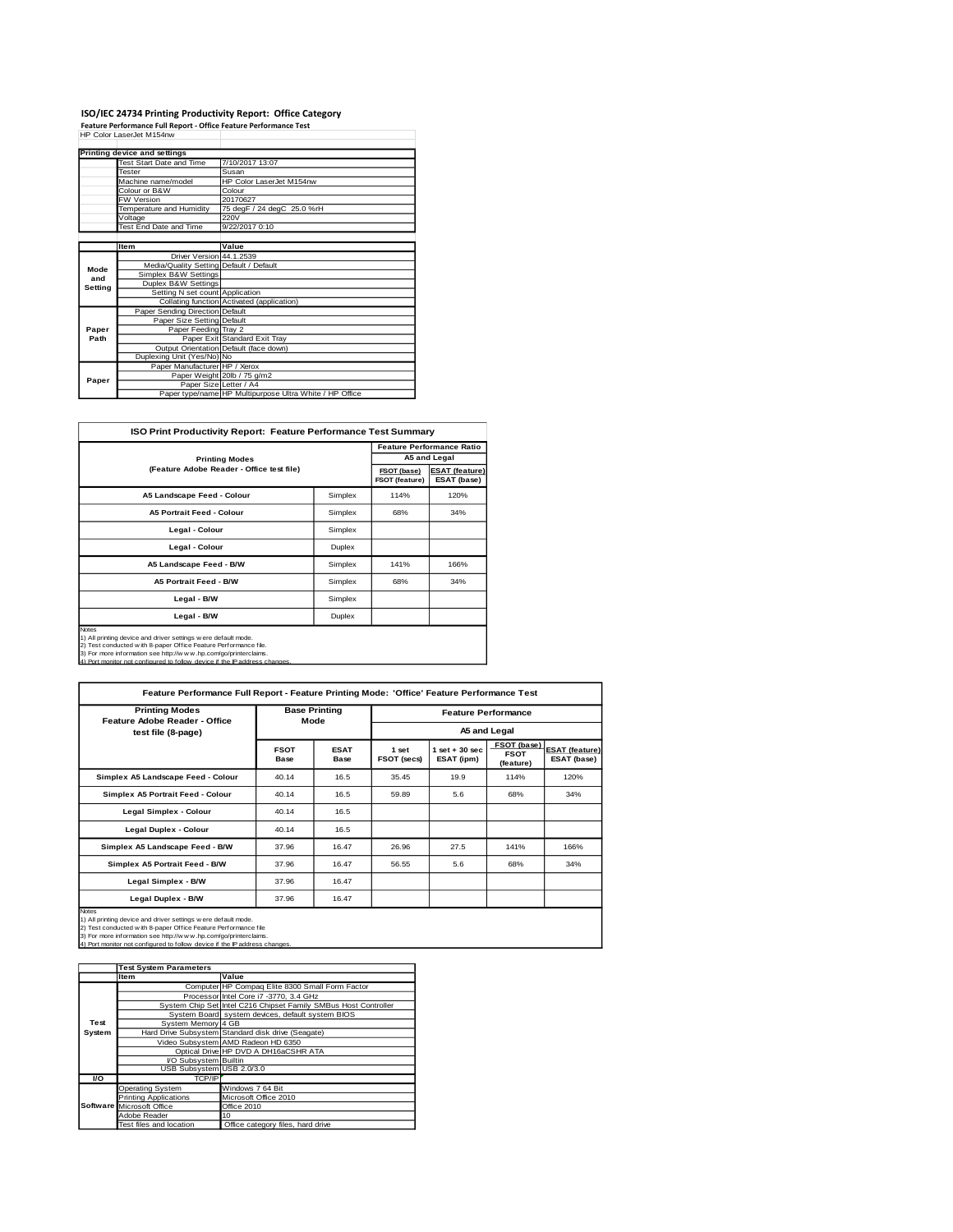#### **ISO/IEC 17629 First Print Out Time Report: Office Category Full Detailed Test Report - LETTER** HP Color LaserJet M154nw

|            |                                            | Printing device and settings   |  |  |  |  |
|------------|--------------------------------------------|--------------------------------|--|--|--|--|
|            | Test Start Date and Time                   | 7/10/2017 13:07                |  |  |  |  |
|            | Tester                                     | Susan                          |  |  |  |  |
|            | Machine name/model                         | HP Color LaserJet M154nw       |  |  |  |  |
|            | Colour or B&W                              | Colour                         |  |  |  |  |
|            | FW Version                                 | 20170627                       |  |  |  |  |
|            | Configuration (options)                    | Default                        |  |  |  |  |
|            | Controller                                 | 11500                          |  |  |  |  |
|            | Printing device page count                 | Not Specified                  |  |  |  |  |
|            | Printing supplies page count Not Specified |                                |  |  |  |  |
|            | Temperature and Humidity                   | 75 degF / 24 degC 25.0 %rH     |  |  |  |  |
|            | Voltage                                    | 220V                           |  |  |  |  |
|            | Test End Date and Time                     | 9/22/2017 0:10                 |  |  |  |  |
|            |                                            |                                |  |  |  |  |
|            | <b>Item</b>                                | Value                          |  |  |  |  |
| Mode       | PDL and driver version                     | 44.1.2539                      |  |  |  |  |
| and        | Print Quality mode                         | default                        |  |  |  |  |
| Setting    | <b>B&amp;W</b> settings                    | default                        |  |  |  |  |
|            | Paper feed orientation                     | Short Edge                     |  |  |  |  |
| Paper      | Paper type setting                         | default                        |  |  |  |  |
|            | Paper feeding                              | Standard cassette              |  |  |  |  |
|            | Paper exit                                 | Standard exit tray             |  |  |  |  |
| Paper Path | Output orientation                         | default (face up or face down) |  |  |  |  |

**ISO First Page Out Time Summary Report: Office Category**

**FPOT from Ready (second)** Simplex Duplex Simplex 11.78<br>Duplex Summary Report: **Letter Color B&W**

Notes<br>1) All printing device and driver settings were default mode.<br>2) For the BW results, the print driver was set to "print in BW".<br>3) For more information see http://www.hp.com/gofprinterclaims.<br>4) Port monitor not conf

|                                                       |                                                                                                                                                                                                                                                                                                                                                                                                          | ISO First Page Out Time Report: Office Category |                      |                              |                      |                    |                   |
|-------------------------------------------------------|----------------------------------------------------------------------------------------------------------------------------------------------------------------------------------------------------------------------------------------------------------------------------------------------------------------------------------------------------------------------------------------------------------|-------------------------------------------------|----------------------|------------------------------|----------------------|--------------------|-------------------|
| <b>Detailed Report: LETTER</b>                        |                                                                                                                                                                                                                                                                                                                                                                                                          |                                                 |                      |                              |                      |                    |                   |
|                                                       |                                                                                                                                                                                                                                                                                                                                                                                                          | Word<br>(seconds)                               | Excel<br>(seconds)   | Adobe<br>Reader<br>(seconds) | Average<br>(seconds) | <b>Delay Time</b>  |                   |
|                                                       | FPOT from Ready - Simplex                                                                                                                                                                                                                                                                                                                                                                                | 13.23                                           | 13.17                | 13.69                        | 13.37                | 49 Seconds         |                   |
|                                                       | FPOT from Ready - Duplex                                                                                                                                                                                                                                                                                                                                                                                 |                                                 |                      |                              |                      |                    |                   |
| <b>Color Mode</b>                                     | FPOT from Sleep - Simplex                                                                                                                                                                                                                                                                                                                                                                                |                                                 |                      | 13.75                        |                      | 61 Minutes         |                   |
|                                                       | Recovery Time                                                                                                                                                                                                                                                                                                                                                                                            |                                                 |                      | 0.1                          |                      |                    |                   |
|                                                       | FPOT from Off - Simplex                                                                                                                                                                                                                                                                                                                                                                                  |                                                 |                      | 53.54                        |                      |                    |                   |
|                                                       | Warm-up Time                                                                                                                                                                                                                                                                                                                                                                                             |                                                 |                      | 39.85                        |                      |                    |                   |
|                                                       | FPOT from Ready - Simplex                                                                                                                                                                                                                                                                                                                                                                                | 11.79                                           | 11.69                | 11.86                        | 11.78                | 49 Seconds         |                   |
|                                                       | FPOT from Ready - Duplex                                                                                                                                                                                                                                                                                                                                                                                 |                                                 |                      |                              |                      |                    |                   |
| <b>B&amp;W Mode</b>                                   | FPOT from Sleep - Simplex                                                                                                                                                                                                                                                                                                                                                                                |                                                 |                      | 12.24                        |                      | 61 Minutes         |                   |
|                                                       | Recovery Time                                                                                                                                                                                                                                                                                                                                                                                            |                                                 |                      | 0.4                          |                      |                    |                   |
|                                                       |                                                                                                                                                                                                                                                                                                                                                                                                          |                                                 |                      |                              |                      |                    |                   |
|                                                       | FPOT from Off - Simplex                                                                                                                                                                                                                                                                                                                                                                                  |                                                 |                      | 50.28                        |                      |                    |                   |
| <b>Notes</b>                                          | Warm-up Time                                                                                                                                                                                                                                                                                                                                                                                             |                                                 |                      | 38.42                        |                      |                    |                   |
| <b>HP Data Table</b>                                  | 1) All printing device and driver settings were default mode.<br>2) For the B/W results, the print driver was set to "print in B/W".<br>3) For more information see http://www.hp.com/go/printerclaims.<br>4) Port monitor not configured to follow device if the IP address changes.<br>5) Page counts w ere collected after completion of the tests.<br>6) Details for FROT from Sleep are shown below |                                                 |                      |                              |                      |                    |                   |
|                                                       |                                                                                                                                                                                                                                                                                                                                                                                                          | <b>FPOT Avg</b>                                 | FPOT (secs)          | FPOT (secs)                  | FPOT (secs)          | <b>Application</b> | <b>Delay Time</b> |
|                                                       | <b>FPOT</b> from Sleep                                                                                                                                                                                                                                                                                                                                                                                   | (secs)<br>13.75                                 | Iteration 1<br>13.89 | <b>Iteration 2</b><br>13.60  | Iteration 3<br>N/A   | Adobe Reader       | 61 Minutes        |
| <b>Color Mode</b>                                     | FPOT from Sleep (15 minutes)<br>HP/Non ISO Test                                                                                                                                                                                                                                                                                                                                                          | 13.88                                           | 13.89                | 13.86                        | N/A                  | Adobe Reader       | 16 Minutes        |
| <b>Detailed Report: LETTER</b><br><b>B&amp;W Mode</b> | FPOT from Sleep                                                                                                                                                                                                                                                                                                                                                                                          | 12.24                                           | 12.25                | 12.23                        | N/A                  | Adobe Reader       | 61 Minutes        |

1) All printing device and driver settings w ere default mode.<br>2) For the B/W results, the print driver w as set to "print in B/W".<br>3 DLP includes detailed iterations as data measurements may vary run to run.

|                                  | <b>Test System Parameters</b> |                                                       |  |  |  |
|----------------------------------|-------------------------------|-------------------------------------------------------|--|--|--|
|                                  | <b>Item</b>                   | Value                                                 |  |  |  |
|                                  | Computer                      | HP Compaq Elite 8300 Small Form Factor                |  |  |  |
|                                  | Processor                     | Intel Core i7 -3770, 3.4 GHz                          |  |  |  |
|                                  | System Chip Set               | Intel C216 Chipset Family SMBus Host Controller       |  |  |  |
|                                  | System Board                  | system devices, default system BIOS                   |  |  |  |
| Test                             | System Memory                 | 4 GB                                                  |  |  |  |
| System                           | <b>Hard Drive Subsystem</b>   | Standard disk drive (Seagate)                         |  |  |  |
|                                  | Video Subsystem               | AMD Radeon HD 6350                                    |  |  |  |
|                                  | Optical Drive                 | HP DVD A DH16aCSHR ATA                                |  |  |  |
|                                  | VO Subsystem                  | <b>Builtin</b>                                        |  |  |  |
|                                  | <b>USB Subsystem</b>          | USB 2.0/3.0                                           |  |  |  |
| Printing<br>Device<br>Connection | 10/1000<br>TCP/IP             |                                                       |  |  |  |
|                                  | <b>Operating System</b>       | Windows 7 Business/Ultimate, 64 bit, Build 7601, SP 1 |  |  |  |
|                                  | <b>Printing Applications</b>  | Microsoft Office 2010 SP2                             |  |  |  |
| Software                         |                               | Adobe Reader 10.1.4                                   |  |  |  |
|                                  | <b>Print Driver</b>           | 44.1.2539                                             |  |  |  |